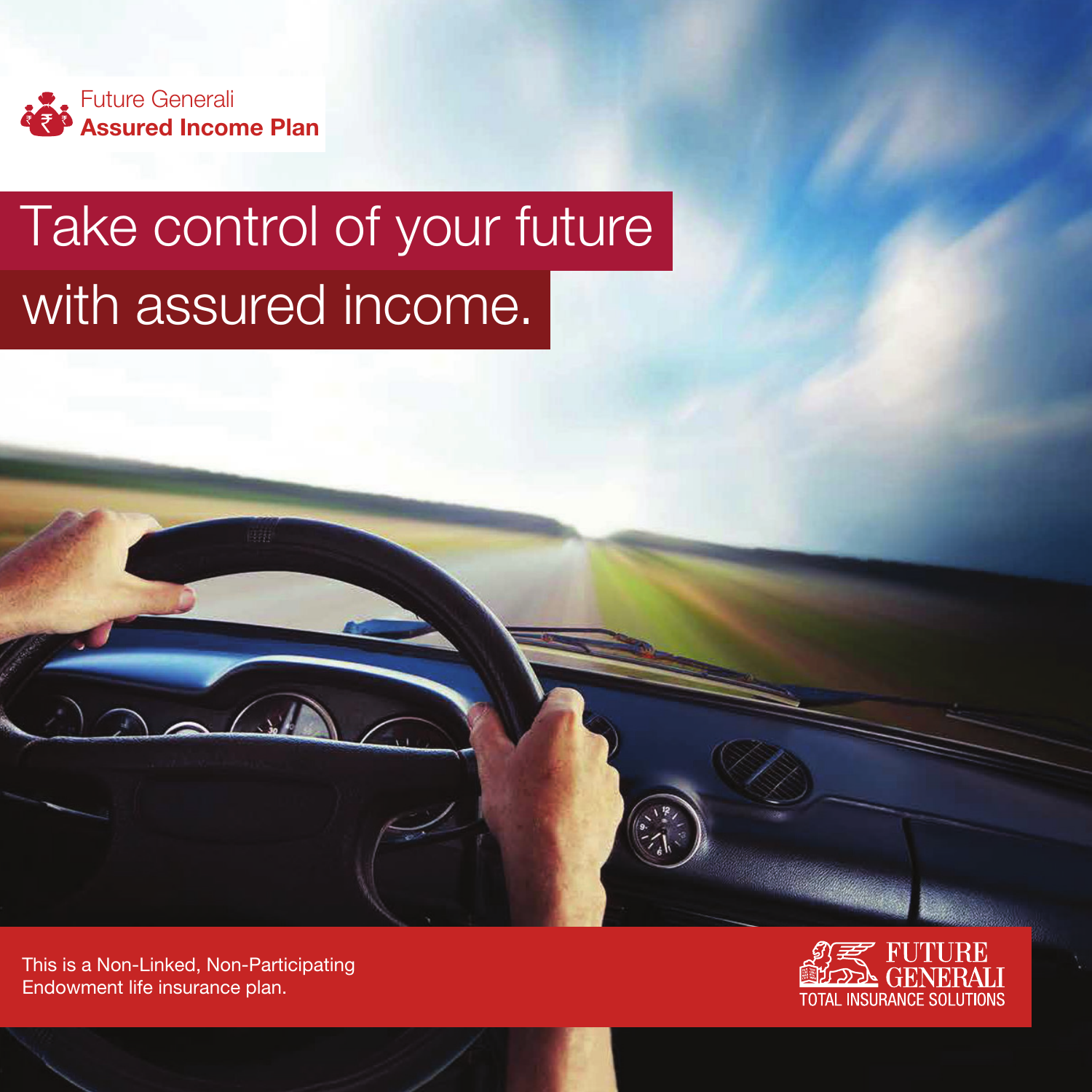You are always striving to give your family and loved ones the best lifestyle you can. However, life also has its share of uncertainties and risks. In a world where so much can change, there's finally one thing that won't change - Your financial security.

Our Future Generali Assured Income Plan is a life insurance plan that provides life cover and ensures that you get guaranteed returns on your premiums.

This plan comes with 2 term options, at the end of which, you enjoy regular assured annual income plus an additional benefit ranging from 1 to 4.5 times your annualised premium, depending on Life Assured's age. What's more, the life assured gets a Death cover and your savings are safe and multiplying.

So, go ahead and live your dreams with greater assurance and lesser uncertainty.

#### **UNIQUE PRODUCT BENEFITS**



- Guaranteed Income Pay premiums only for 11/15 years and get guaranteed payouts for the next 11/15 years.
- Additional Benefit Receive additional benefit ranging from 1 to 4.5 times your annualised premium along with the last payout.
- Death Benefit Depending on Life Assured's age and the term you choose for your policy, Life Assured will be covered for amounts ranging from 17.5 to 34.5 times your annualised premium, which includes the additional benefit.
- Tax Benefits You may be eligible for tax benefits on the premium(s) you pay and benefit proceeds, according to the provisions of Section 80C and 10(10D) whichever is applicable, subject to fulfillment of conditions as specified in the respective sections. These benefits are subject to change as per the current tax laws. Please consult your tax advisor for more details.

#### **HOW DOES IT WORK?**

- Step 1: Decide how much income you would like to receive from the end of 12th year (if Policy Term chosen is 11 years) or from the end of 16th year (if Policy Term chosen is 15 years)
- Step 2: Pay the premium amount for your desired income
- Step 3: Receive guaranteed income every year/month for 11 years (if Policy Term chosen is 11 years) or for 15 years (if Policy Term chosen is 15 years) after the policy term & an additional benefit along with the last payout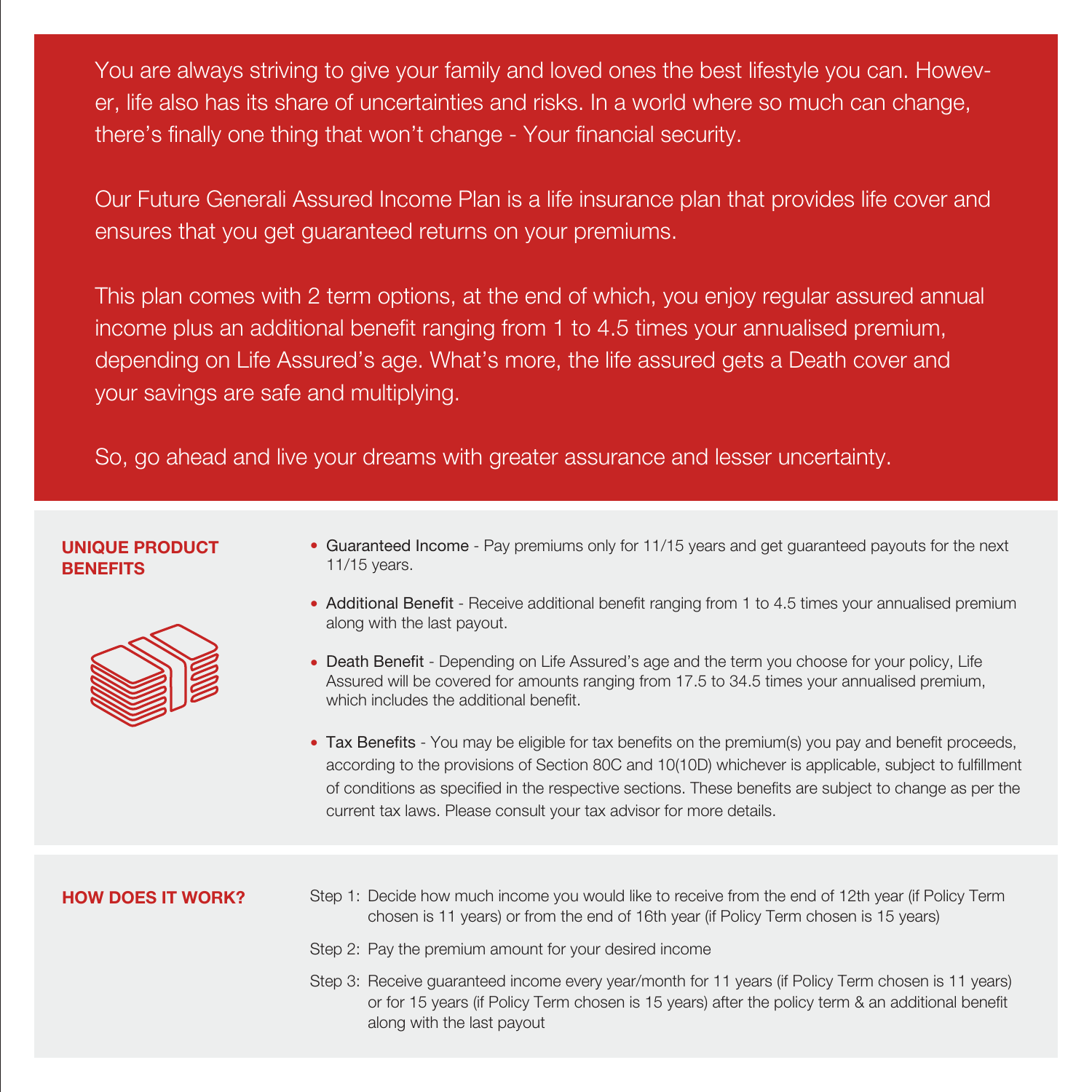# **PLAN SUMMARY**

| <b>Parameter</b>                 | <b>Criterion</b>                                                                                                                                                                                                            |                                                                                                                                                                       |                      |  |
|----------------------------------|-----------------------------------------------------------------------------------------------------------------------------------------------------------------------------------------------------------------------------|-----------------------------------------------------------------------------------------------------------------------------------------------------------------------|----------------------|--|
| <b>Entry Age</b>                 | 7 to 50 years for a 11-year term, 5 to 50 years for a 15 -year term (Age means life assured's<br>age as on last birthday). For a minor Life Assured, the risk will commence immediately on the<br>policy commencement date. |                                                                                                                                                                       |                      |  |
| <b>Maturity Age</b>              | 18 to 65 years                                                                                                                                                                                                              |                                                                                                                                                                       |                      |  |
| <b>Policy Term</b>               | 11 years or 15 years                                                                                                                                                                                                        |                                                                                                                                                                       |                      |  |
| <b>Premium Payment Term</b>      | 11 years for Policy Term of 11 years, 15 years for Policy Term of 15 years                                                                                                                                                  |                                                                                                                                                                       |                      |  |
| Premium (minimum)                |                                                                                                                                                                                                                             | Annual Premium Payment Mode<br>For 11-year term : ₹ 35,000 for age 7 to 50 years<br>For 15-year term : ₹35,000 for age 5 to 44 years & ₹75,000 for age 45 to 50 years |                      |  |
|                                  | <b>Monthly Premium Payment Mode</b><br>For a 11 year term : ₹ 3,091 for age 7 to 50 years<br>For a 15 year term : ₹ 3,091 for age 5 to 44 years & ₹ 6,623 for age 45 to 50 years                                            |                                                                                                                                                                       |                      |  |
| <b>Sum Assured</b>               | Minimum Sum Assured: Rs.6,12,500<br>Maximum Sum Assured: As per Board Approved underwriting Policy                                                                                                                          |                                                                                                                                                                       |                      |  |
|                                  | <b>Entry Age</b>                                                                                                                                                                                                            | Multiple of Annualised Premium (Excluding taxes, modal premium and extra premium, if any)<br>Policy Term 11 years                                                     | Policy Term 15 years |  |
|                                  | $5-6$                                                                                                                                                                                                                       | <b>NA</b>                                                                                                                                                             | 34.5                 |  |
|                                  | $7 - 17$                                                                                                                                                                                                                    | 21.0                                                                                                                                                                  | 34.5                 |  |
|                                  | $18 - 30$                                                                                                                                                                                                                   | 20.5                                                                                                                                                                  | 34.0                 |  |
|                                  | $31 - 35$<br>$36 - 40$                                                                                                                                                                                                      | 20.0<br>19.5                                                                                                                                                          | 33.5<br>33.0         |  |
|                                  | $41 - 45$                                                                                                                                                                                                                   | 19.0                                                                                                                                                                  | 32.5                 |  |
|                                  | 46-50<br>17.5                                                                                                                                                                                                               |                                                                                                                                                                       | 31.0                 |  |
| <b>Premium Payment Frequency</b> | Annual / Monthly                                                                                                                                                                                                            |                                                                                                                                                                       |                      |  |
| <b>Payout Term</b>               |                                                                                                                                                                                                                             | For a 11-year Policy Term: Payout term is 11 years, and<br>For a 15-year Policy Term: Payout term is 15 years                                                         |                      |  |
| <b>Additional Benefit</b>        |                                                                                                                                                                                                                             | Benefit paid along with the last payout                                                                                                                               |                      |  |
|                                  | <b>Entry Age</b>                                                                                                                                                                                                            | Multiple of Annualised Premium (Excluding taxes,<br>modal premium and extra premium, if any)                                                                          |                      |  |
|                                  | $5-6$                                                                                                                                                                                                                       | 4.5 (not applicable for 11-Year Policy Term)                                                                                                                          |                      |  |
|                                  | $7 - 17$                                                                                                                                                                                                                    | 4.5                                                                                                                                                                   |                      |  |
|                                  | 18-30                                                                                                                                                                                                                       | 4.0                                                                                                                                                                   |                      |  |
|                                  | $31 - 35$                                                                                                                                                                                                                   | 3.5                                                                                                                                                                   |                      |  |
|                                  | 36-40                                                                                                                                                                                                                       | 3.0                                                                                                                                                                   |                      |  |
|                                  | $41 - 45$                                                                                                                                                                                                                   | 2.5                                                                                                                                                                   |                      |  |
|                                  | 46-50                                                                                                                                                                                                                       | 1.0                                                                                                                                                                   |                      |  |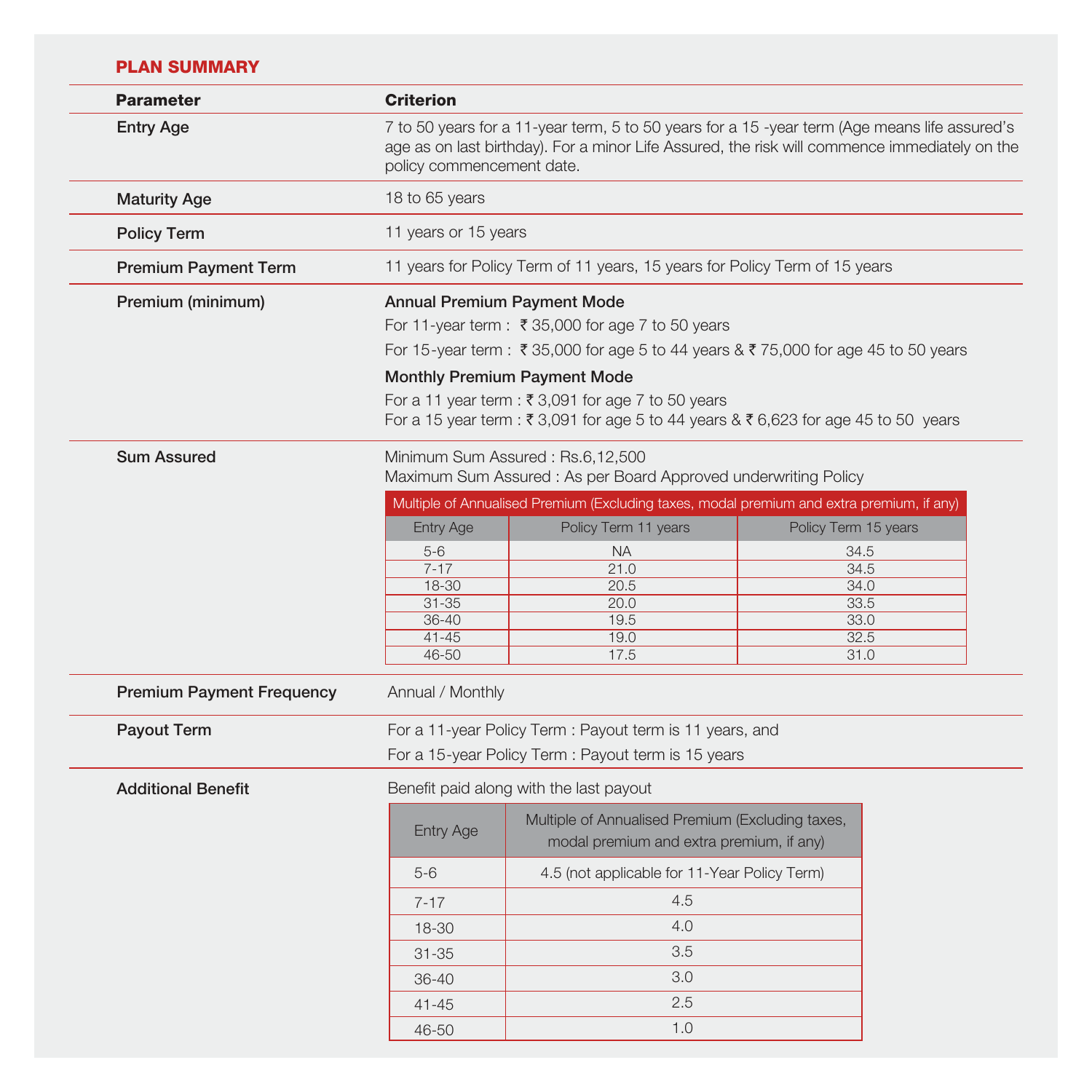Sample yearly premium ( in ₹.) for a male life (excluding taxes, extra underwriting premium and modal loading, if any)

# **Policy Term = 15 years**

| <b>Entry Age</b> | <b>Yearly Premium</b> | Benefit Payout of<br>2 times Yearly                                                  | Lumpsum<br>Payout                         | <b>Total Premiums</b><br>Paid | <b>Total Benefits Received</b> |                              |
|------------------|-----------------------|--------------------------------------------------------------------------------------|-------------------------------------------|-------------------------------|--------------------------------|------------------------------|
|                  |                       | Premium for<br>15 years (Every year<br>from end of 16th year<br>to end of 30th year) | (at the end<br>of 30th year<br>basis age) |                               | <b>Monthly Payout</b><br>Mode  | <b>Annual Payout</b><br>Mode |
| 5 to 17          | 75,000                | 1.50.000                                                                             | 3,37,500                                  | 11,25,000                     | 26,43,750                      | 25,87,500                    |
| 18 to 30         | 75,000                | 1.50.000                                                                             | 3,00,000                                  | 11,25,000                     | 26,06,250                      | 25,50,000                    |
| 31 to 35         | 75,000                | 1.50.000                                                                             | 2,62,500                                  | 11,25,000                     | 25,68,750                      | 25,12,500                    |
| 36 to 40         | 75,000                | 1,50,000                                                                             | 2,25,000                                  | 11,25,000                     | 25,31,250                      | 24,75,000                    |
| 41 to 45         | 75,000                | 1.50.000                                                                             | 1,87,500                                  | 11.25.000                     | 24.93.750                      | 24.37.500                    |
| 46 to 50         | 75,000                | 1,50,000                                                                             | 75,000                                    | 11,25,000                     | 23,81,250                      | 23,25,000                    |

# **Policy Term = 11 years**

| <b>Entry Age</b> | <b>Yearly Premium</b> | Benefit Payout of<br>1.5 times Yearly                                                       | Lumpsum<br>Payout                         | <b>Total Premiums</b><br>Paid | <b>Total Benefits Received</b> |                              |
|------------------|-----------------------|---------------------------------------------------------------------------------------------|-------------------------------------------|-------------------------------|--------------------------------|------------------------------|
|                  |                       | Premium for 11<br><b>Vears</b> (Every year<br>from end of 12th year<br>to end of 22nd year) | (at the end<br>of 22nd year<br>basis age) |                               | <b>Monthly Payout</b><br>Mode  | <b>Annual Payout</b><br>Mode |
| 7 to 17          | 75,000                | 1,12,500                                                                                    | 3,37,500                                  | 8,25,000                      | 16,05,938                      | 15,75,000                    |
| 18 to 30         | 75,000                | 1,12,500                                                                                    | 3,00,000                                  | 8,25,000                      | 15,68,438                      | 15,37,500                    |
| 31 to 35         | 75,000                | 1,12,500                                                                                    | 2,62,500                                  | 8,25,000                      | 15,30,938                      | 15,00,000                    |
| 36 to 40         | 75,000                | 1,12,500                                                                                    | 2,25,000                                  | 8,25,000                      | 14,93,438                      | 14,62,500                    |
| 41 to 45         | 75,000                | 1,12,500                                                                                    | 1,87,500                                  | 8,25,000                      | 14,55,938                      | 14,25,000                    |
| 46 to 50         | 75,000                | 1,12,500                                                                                    | 75,000                                    | 8,25,000                      | 13,43,438                      | 13,12,500                    |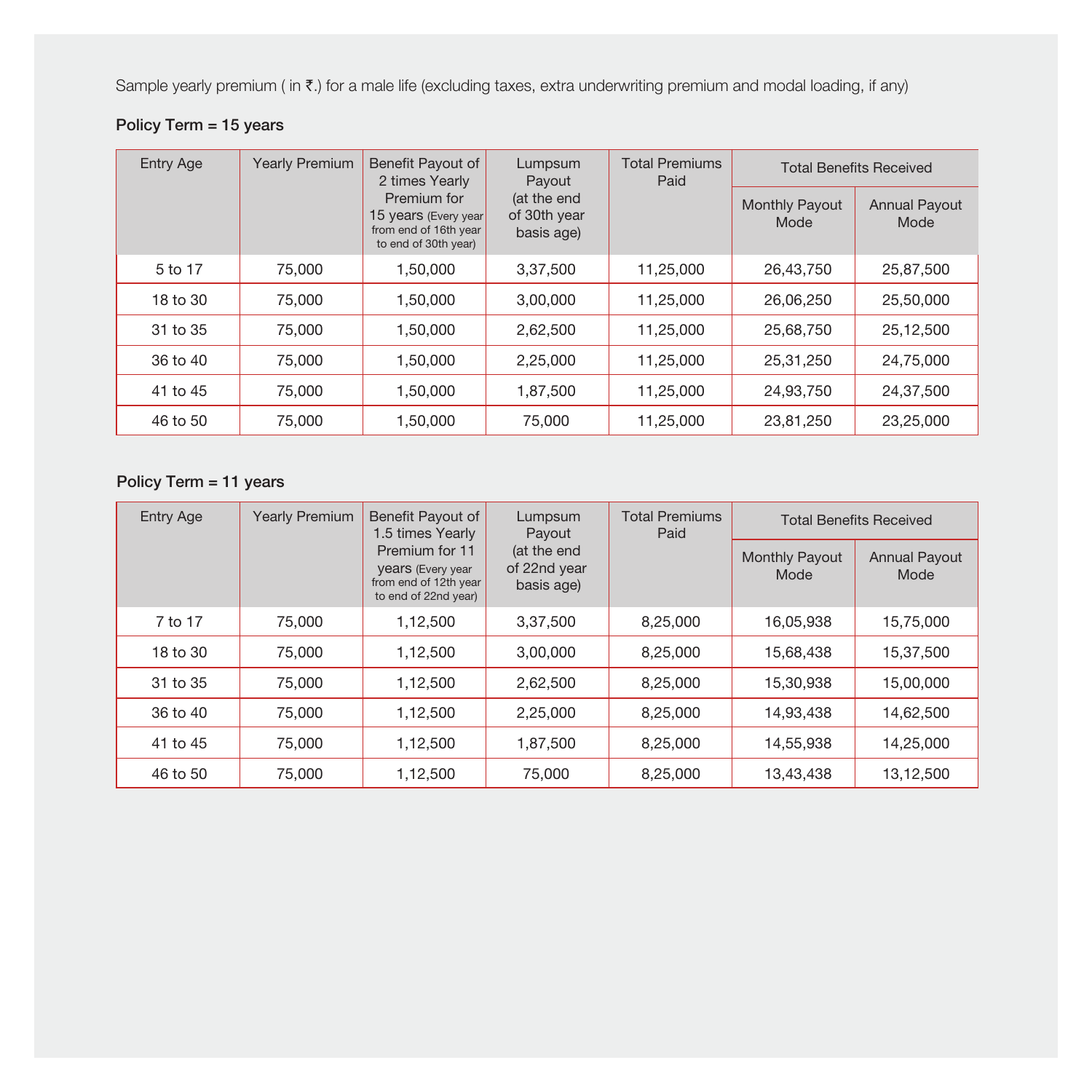# **WHAT ARE YOUR BENEFITS?**

#### **1. Maturity Benefit**

If you have paid all your premiums, you will receive the following benefits after your policy matures:

| <b>Your Benefits</b>                                                   | 11-Year Term                                                                                                                                                                                                                                                   | 15-Year Term                                                                                                                                                                                                                                                 |
|------------------------------------------------------------------------|----------------------------------------------------------------------------------------------------------------------------------------------------------------------------------------------------------------------------------------------------------------|--------------------------------------------------------------------------------------------------------------------------------------------------------------------------------------------------------------------------------------------------------------|
| <b>Maturity Benefit</b>                                                | 11 annual instalments of 1.5 times your<br>Annualised Premium from the end of the 12 <sup>th</sup><br>year to the end of 22 <sup>nd</sup> year<br>$^{+}$<br>Additional benefit at the end of the<br>22 <sup>nd</sup> year based on age at entry shall be paid. | 15 annual instalments of 2 times your<br>Annualised Premium from the end of the 16 <sup>th</sup><br>year to the end of 30 <sup>th</sup> year<br>$^{+}$<br>Additional benefit at the end of the<br>30 <sup>th</sup> year based on age at entry shall be paid. |
| <b>Total Benefit</b>                                                   | 17.5 to 21 times of Annualised Premium<br>depending upon life assured's age, when you<br>purchased the policy                                                                                                                                                  | 31 to 34.5 times of Annualised Premium<br>depending upon life assured's age, when you<br>purchased the policy                                                                                                                                                |
| Option to receive<br><b>Maturity Benefit in</b><br>monthly instalments | Available                                                                                                                                                                                                                                                      | Available                                                                                                                                                                                                                                                    |

**Note:** The Annualised Premium mentioned in the table above is excluding taxes, modal premium and extra premium, if any.

- 1. You have the option to receive your Maturity Benefit in monthly instalments. In such a case, you will get 2.5% more than the annual instalment. The payment will be equal to the annual instalment amount divided by 12 and marked up by 2.5%, with the first monthly instalment paid at the end of 12<sup>th</sup> year (for a 11-year term) or 16<sup>th</sup> year (for a 15-year term). No mark-up will be done on Additional Benefit.
- 2. At the inception of the policy, you can opt to take your Maturity Benefit as Lump Sum at the Maturity Date. The Lump Sum Maturity Benefit is equal to the value of instalments as mentioned above, discounted at a compound interest rate of 5.5% p. a.

#### **Maturity Benefit Illustrated:**

For example: Krish is 30 years old and pays ₹1,00,000 as annual premium (excluding Goods & Services Tax) for a term of 15 years. He will receive  $\overline{3}34,00,000$  over the next 15 years. Let us explain how?

He will receive  $\bar{\zeta}^2$ ,00,000 every year from the end of the 16<sup>th</sup> to the 30<sup>th</sup> year. Plus, in the last year i.e., the end of the 30<sup>th</sup> year, he will enjoy an additional income of  $\bar{\bar{\xi}}$ 4,00,000.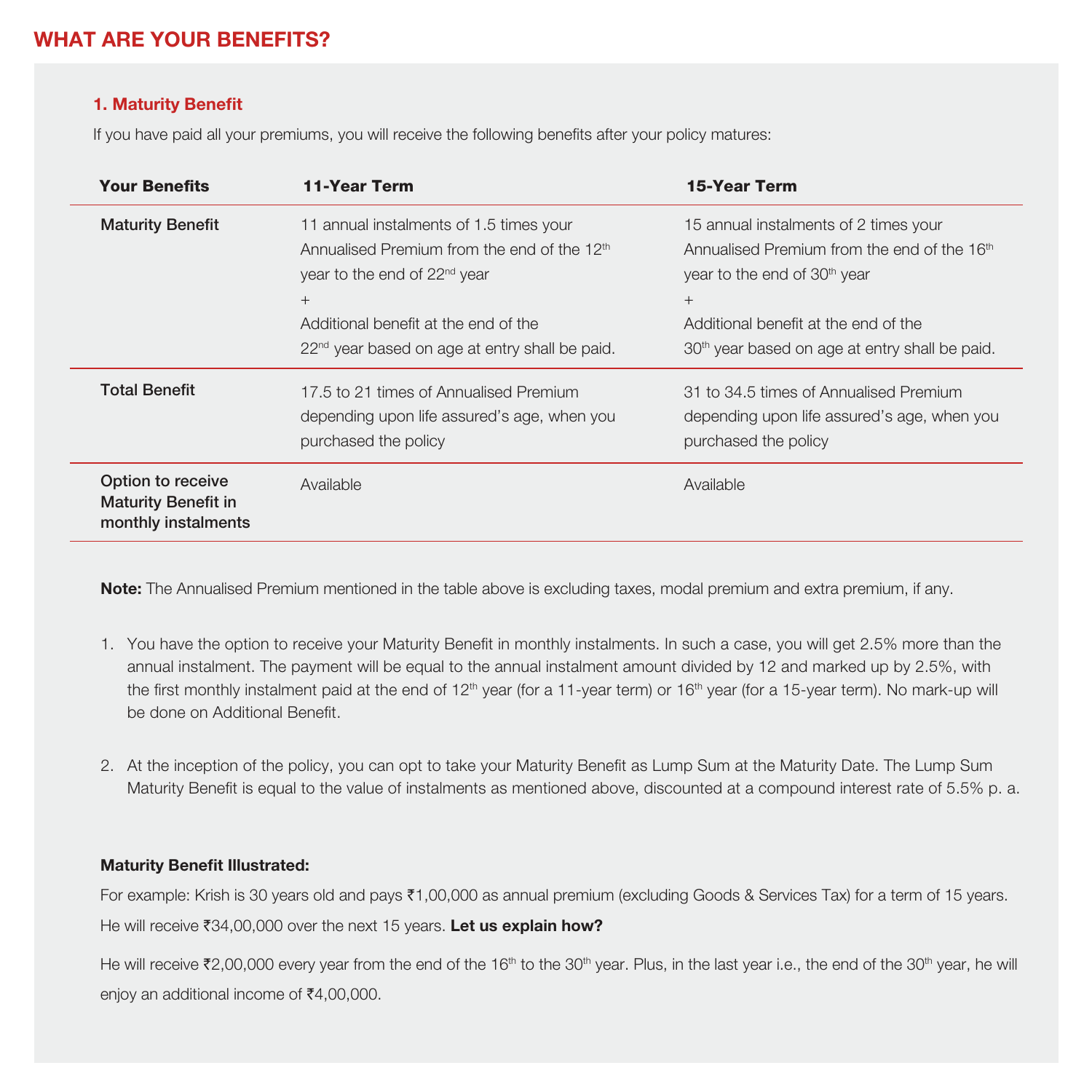He gets  $\bar{x}$ 34 lakh over the next 15 years (from end of 16th year to end of 30<sup>th</sup> year) 1. Regular income of ₹2 lakh at the end of each year for next 15 years

2. Additional income of ₹4 lakh at the end of the 30<sup>th</sup> year



#### **2. Death Benefit**

The Death Sum Assured shall be highest of the following:

i. 10 times Annualised Premium (excluding taxes, modal premium and extra premiums, if any), or

ii. 105% of total premiums paid (excluding taxes, modal premium and extra premiums, if any) as on date of death, or

iii. Maturity Sum Assured

Maturity Sum Assured is equal to the lump sum value at the end of policy term of the installments payable during the payout period (including the additional amount), discounted at a rate of 5.5% p.a. compounded yearly

In case of Life Assured's unfortunate demise any time during the Policy Term, the Death Sum Assured will be payable to Life Assured's nominee/ beneficiary as under: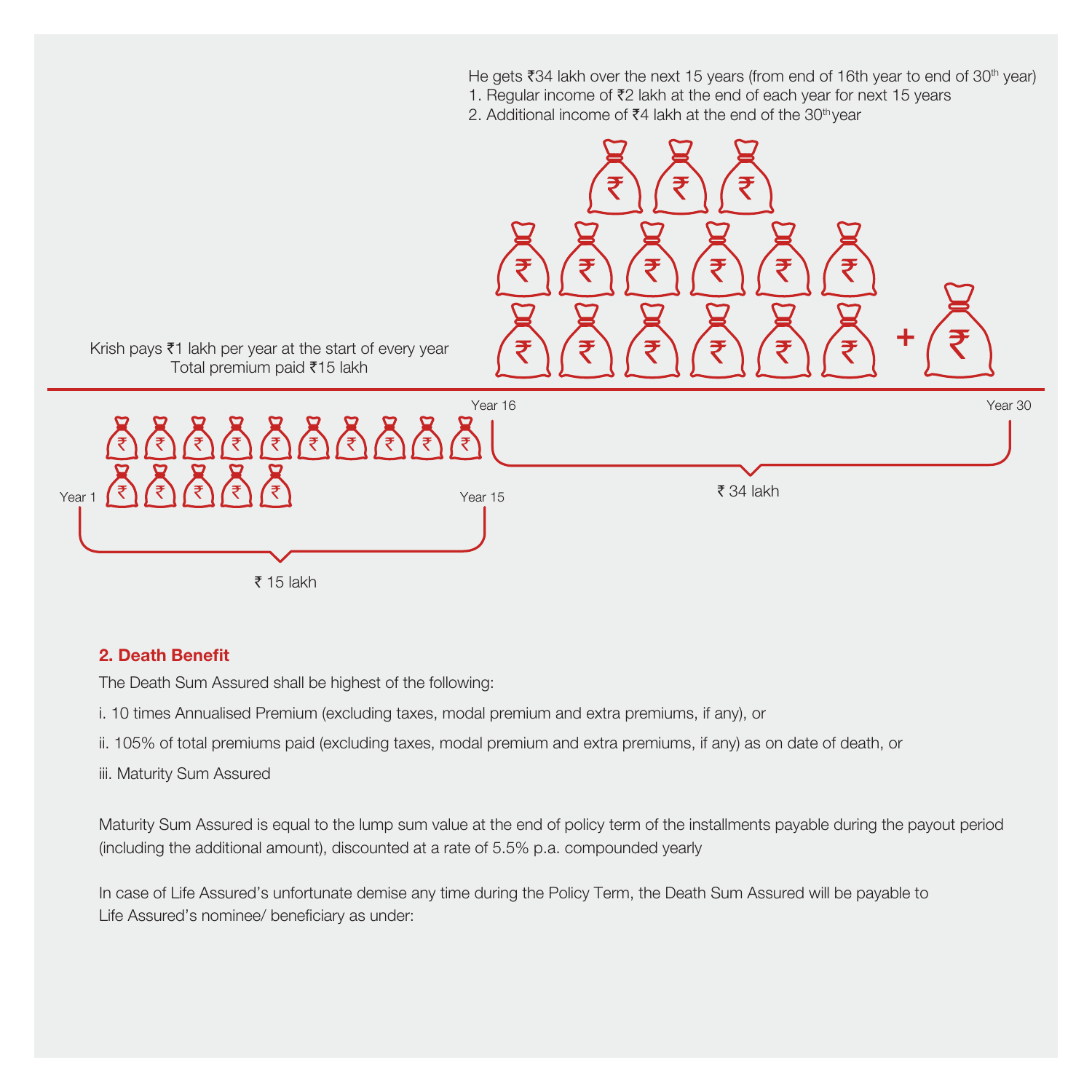| <b>Your Benefits</b> | <b>11-Year Term</b>                                                                                                                                                                                                                                                                                                                                                | <b>15-Year Term</b>                                                                                                                                                                                                                                                                                                                                                 |
|----------------------|--------------------------------------------------------------------------------------------------------------------------------------------------------------------------------------------------------------------------------------------------------------------------------------------------------------------------------------------------------------------|---------------------------------------------------------------------------------------------------------------------------------------------------------------------------------------------------------------------------------------------------------------------------------------------------------------------------------------------------------------------|
| Death Benefit        | 11 annual instalments of 1.5 times your<br>annualised premium. The first instalment<br>will be paid to the nominee after the<br>settlement of claim and the remaining 10<br>instalments will be paid on each of the<br>following death anniversary of the Life<br>Assured.<br>$+$<br>Additional benefit shall be payable along<br>with the last annual instalment. | 15 annual instalments of 2 times your<br>annualised premium. The first instalment<br>will be paid to the nominee after the<br>settlement of claim and the remaining 14<br>instalments will be paid on each of the<br>following death anniversary of the Life<br>Assured.<br>$^{+}$<br>Additional benefit shall be payable along<br>with the last annual instalment. |
| <b>Total Benefit</b> | 17.5 to 21 times of Annualised Premium<br>depending upon Life Assured's age when you<br>purchased the policy.                                                                                                                                                                                                                                                      | 31 to 34.5 times of Annual Premium<br>depending upon Life Assured's age when you<br>purchased the policy.                                                                                                                                                                                                                                                           |

**Note:** The Death Benefit mentioned above will be payable if your policy is in force. The Annualised Premium mentioned in the table above is excluding taxes, modal premium and extra premium, if any.

The nominee has the option to take a Lump Sum Death Benefit as the discounted value of outstanding instalments. The outstanding instalments (including the additional benefit amount) will be discounted at a compound interest rate of 5.5% per annum.

**Please note:** In the event of death during the payout period, regular instalments as per the Maturity Benefit will be paid to the nominee. The nominee has the option to take a Lump Sum Death Benefit as a discounted value of outstanding instalments. The outstanding instalments (including the additional benefit amount)will be discounted at a compound interest rate of 5.5% per annum. The value of Lump Sum payment to nominee is at least equal to Maturity Sum Assured less instalments already paid.

#### **Death Benefit Illustrated:**

For sample: Krish is 30 years old and has purchased the plan for a duration of 15 years with an annual premium of ₹1,00,000. He pays the premium for 4 years and unfortunately expires during the 4th policy year. In this case, the nominee will receive ₹2,00,000 as the first payout when the death claim is settled and thereafter for 14 years on Krish's death anniversary. The nominee will also receive an additional benefit of  $\bar{\mathfrak{e}}4.00,000$  along with the last instalment.

The Nominee gets  $\bar{z}34$  lakhs over the next 15 years.

1. Regular income of  $\bar{\ell}2$  lakhs every year for next 15 years.  $\bar{\ell}2$  lakhs is paid on claim settlement and  $\bar{\tau}2$  lakh is paid every year for next 14 years on each Death Anniversary

**+**

₹

2. Additional income of  $\bar{\tau}$ 4 lakh with the last installment

Krish pays  $\bar{z}$ 1 lakh per year at the start of every year 4 years and expires during the  $4<sup>th</sup>$  policy year. Total premium paid: ₹4 lakh

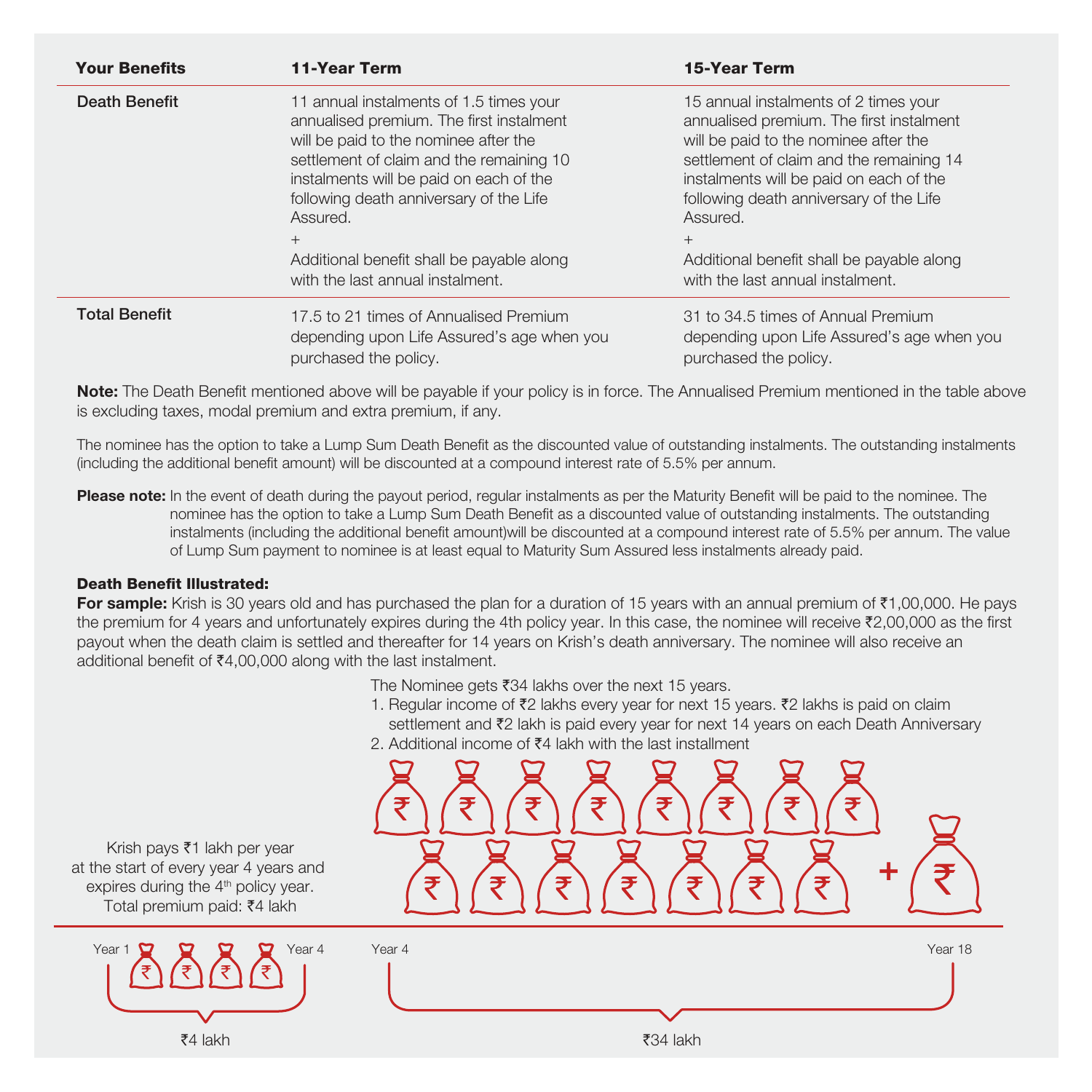# **LITTLE PRIVILEGES, JUST FOR YOU**

| <b>Grace Period</b>                                  | You get a grace period of 30 days if you have opted for annual premium payment frequency or 15 days if you<br>have opted for monthly premium payment frequency, from the premium due date to pay your missed premium.<br>During these days, you will continue to be covered and be entitled to receive all the benefits subject to deduction<br>of due premium.                                                                                                                                                                                                          |
|------------------------------------------------------|--------------------------------------------------------------------------------------------------------------------------------------------------------------------------------------------------------------------------------------------------------------------------------------------------------------------------------------------------------------------------------------------------------------------------------------------------------------------------------------------------------------------------------------------------------------------------|
| <b>Change in Premium</b><br><b>Payment Frequency</b> | You can change your premium payment frequency subject to minimum eligibility criteria. Such change shall be<br>applicable from the next Policy Anniversary.                                                                                                                                                                                                                                                                                                                                                                                                              |
| <b>Auto Cover</b>                                    | After payment of at least 3 years premiums, if you are not able to pay premium within the Grace Period, you will<br>get an Auto Cover of one year.<br>If death occurs during the Auto Cover period, the Death Benefit payable will be as for an in force policy after<br>deducting unpaid due premium. If due premium remains unpaid during the Auto Cover period, the policy will<br>be converted to a Paid-up Policy. Auto Cover will be available only once during the Policy Term and will not be<br>available if the policy has been converted to a Paid-up Policy. |
|                                                      |                                                                                                                                                                                                                                                                                                                                                                                                                                                                                                                                                                          |

#### **Free-Look Period**

In case you disagree with any of the terms and conditions of the policy, you can return the policy to the company within 15 days (30 days if the policy is sold through the Distance Marketing Mode) of its receipt for cancellation, stating your objections. Future Generali India Life Insurance Company Limited will refund the policy premium after the deduction of proportionate risk premium for the period on cover, stamp duty charges, cost of medical examination, if any.

#### **Note:**

Distance Marketing means insurance solicitation by way of telephone calling/short messaging service (SMS)/other electronic modes like e-mail, internet and interactive television (DTH)/direct mail/newspaper and magazine inserts or any other means of communication other than in person.

If the policy is opted through Insurance Repository (IR), the computation of the said Free Look Period will be as stated below:

- For existing e-Insurance Account: Computation of the said Free Look Period will commence from the date of delivery of the e-mail confirming the credit of the Insurance Policy by the IR.
- For New e-Insurance Account: If an application for e-Insurance Account accompanies the proposal for insurance, the date of receipt of the 'welcome kit' from the IR with the credentials to log on to the e-Insurance Account(e IA) or the delivery date of the email confirming the grant of access to the eIA or the delivery date of the email confirming the credit of the Insurance Policy by the IR to the eIA, whichever is later shall be reckoned for the purpose of computation of the Free Look Period.

# **Terms and Conditions**

**Non-payment of premiums during the first 3 years**

- If any due premiums for first 3 policy years have not been paid within the Grace Period, the policy shall lapse. All risk cover ceases while the policy is in lapse status.
- The Policyholder has the option to revive the plan within 2 years from the date of the first unpaid due premium. The Policyholder will be required to pay arrears of premium along with interest.
- If the plan is not revived, lapse value equal to 30% of the premiums (excluding taxes and extra premiums, if any) will be paid at the end of the Revival Period and the policy will terminate.
- You have the option to take the lapse value anytime after completion of three (3) policy years. The policy will terminate thereafter.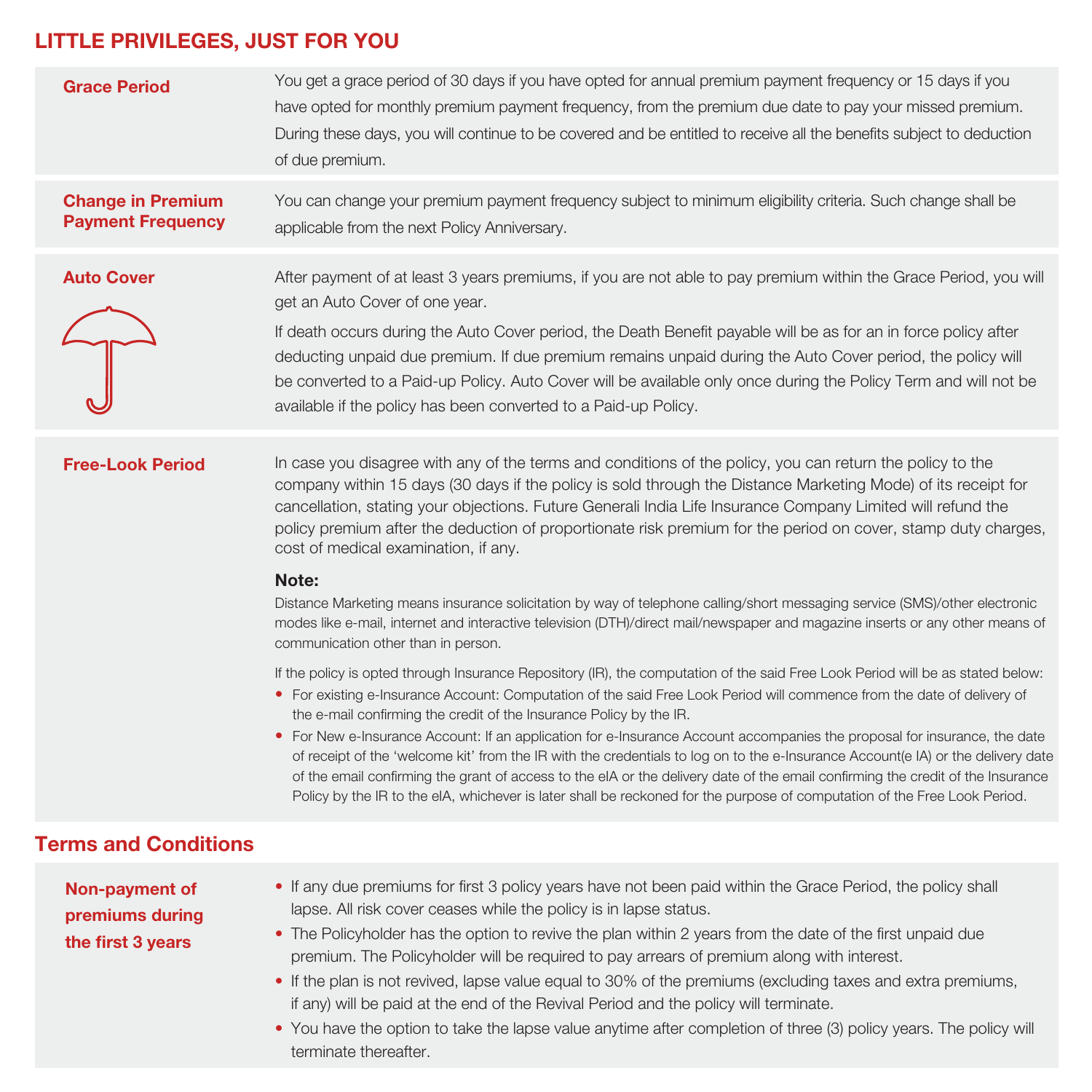## **Non-payment of premiums post the first 3 years**



- Provided the policy is not in Auto Cover period, the policy will be converted to a Paid-up Policy from last unpaid premium due date.
- Death Benefit and Maturity Benefit will be reduced in proportion to the number of premiums paid to the number of premiums payable under the policy.
- On death before the end of the Policy Term, while the policy is in Paid-up condition, the reduced Death Benefit is equal to

(Number of Premiums paid/Total number of Premiums Payable)\* Death Sum Assured

The reduced Death Benefit shall be payable in the same manner as for an in force policy

• On survival of Life Assured till maturity, while the policy is in a Paid-up status, the reduced Maturity Benefit is equal to

(Number of Premiums Paid/Total number of Premiums Payable)\* Maturity Sum Assured

The reduced Maturity Benefit shall be payable in the same manner as for an in force policy

- The Policyholder has the option to revive the policy within 2 years from the date of the first unpaid due premium. A Paid-up Policy cannot be revived once the Policy Term is over.
- The Policyholder has the option to surrender a Paid-up Policy anytime before the end of the Policy Term as mentioned below.

## **Surrender Value**

The plan will acquire a Surrender Value after all the due premiums have been paid for the first 3 full years. Once the plan is surrendered, all benefits under the plan will immediately terminate and it will not be eligible for revival. The Surrender Value payable is higher of the Guaranteed Surrender Value and the Special Surrender Value.

Guaranteed Surrender Value is as per the below table:



| <b>Guaranteed Surrender Value</b> |                      |                      |
|-----------------------------------|----------------------|----------------------|
| <b>Policy Year of Surrender</b>   | 11 years Policy Term | 15 years Policy Term |
| 3                                 | 30% of premiums paid | 30% of premiums paid |
| $4 - 7$                           | 50% of premiums paid | 50% of premiums paid |
| 8                                 | 60% of premiums paid | 55% of premiums paid |
| 9                                 | 70% of premiums paid | 60% of premiums paid |
| 10                                | 80% of premiums paid | 65% of premiums paid |
| 11                                | 90% of premiums paid | 70% of premiums paid |
| 12                                | Not Applicable       | 75% of premiums paid |
| 13                                | Not Applicable       | 80% of premiums paid |
| 14                                | Not Applicable       | 85% of premiums paid |
| 15                                | Not Applicable       | 90% of premiums paid |

Premiums used for calculating Guaranteed Surrender Value will be excluding taxes and any extra premiums.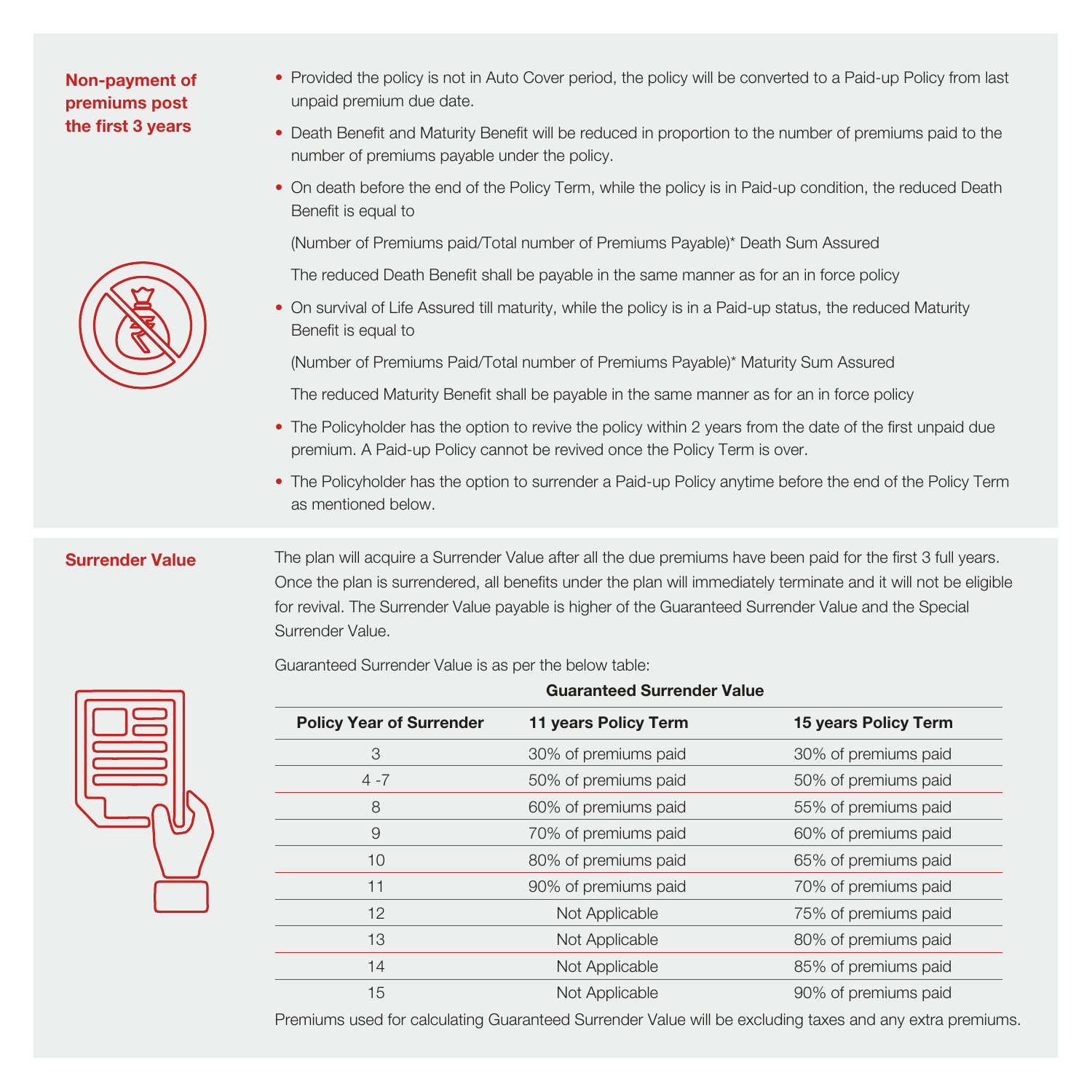| <b>Special</b><br><b>Surrender Value</b>                                     | Special Surrender Value = Special Surrender Value Factor x (Number of Premiums Paid/Total number of<br>premiums payable)* (Sum of total benefits payable during payout period as described under the Maturity<br>Benefit)                                                                                                                                                                                                                    |
|------------------------------------------------------------------------------|----------------------------------------------------------------------------------------------------------------------------------------------------------------------------------------------------------------------------------------------------------------------------------------------------------------------------------------------------------------------------------------------------------------------------------------------|
|                                                                              | Special Surrender Value (SSV) factors will be based on the Company's expectation of future financial and<br>demographic conditions and may be reviewed by the Company from time to time with prior approval<br>from IRDAI.                                                                                                                                                                                                                   |
| Loan                                                                         | You may avail a loan once the policy has acquired a surrender value. The maximum amount of loan that can<br>be availed is up to 85% of the Surrender Value. The current interest rate for FY 2018-19 applicable on loans<br>is 10% p.a. For more details, please refer to policy document.                                                                                                                                                   |
| <b>Vesting of the Policy</b><br>in case of policies<br>issued to minor lives | If the Policy is in-force or otherwise has acquired Surrender Value on the Date when the life assured attains<br>age 18 years, it shall automatically vest in the Life Assured on such Date.                                                                                                                                                                                                                                                 |
| <b>Nomination</b><br>and Assignment                                          | Nomination, in accordance with Section 39 of the Insurance Act, 1938 as amended from time to time is,<br>permitted under this policy.<br>Assignment, in accordance with Section 38 of the Insurance Act, 1938 as amended from time to time, is<br>permitted under this policy. Policy purchased under MWP (Married Women's Property) Act cannot be assigned.                                                                                 |
| <b>Exclusions</b>                                                            | <b>Suicide:</b> If the Life Assured commits suicide within one year from the policy commencement date, only<br>80% of the premium will be payable to the nominee or beneficiary/legal heirs, provided the policy is in force.<br>If the Life Assured commits suicide within one year from the Revival Date, higher of 80% of the premiums<br>paid or the Surrender Value, if any, will be payable to the nominee or beneficiary/legal heirs. |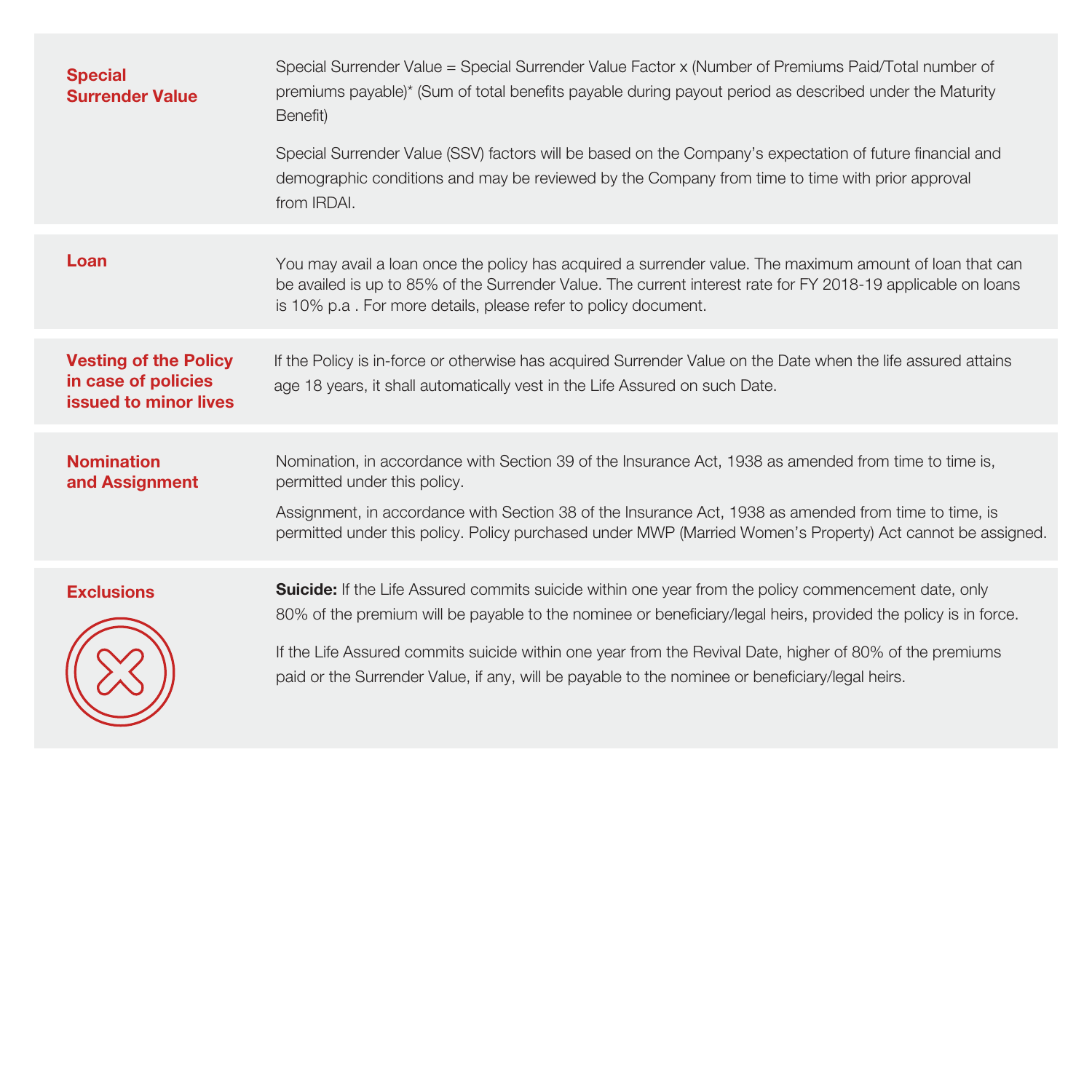## **PROHIBITION ON REBATES**

**Section 41 of the Insurance Act, 1938 states**



1. No person shall allow or offer to allow, either directly or indirectly, as an inducement to any person to take or renew or continue an insurance in respect of any kind of risk relating to lives or property in India, any rebate of the whole or part of the commission payable or any rebate of the premium shown on the policy, nor shall any person taking out or renewing or continuing a policy accept any rebate, except such rebate as may be allowed in accordance with the published prospectuses or tables of the insurer

2. Any person making default in complying with the provisions of this section shall be liable for a penalty which may extend to ten lakh rupees.

**Section 45 of the Insurance Act, 1938 states**



1. No Policy of Life Insurance shall be called in question on any ground whatsoever after the expiry of 3 years from the date of the policy i.e. from the date of issuance of the policy or the date of commencement of risk or the date of revival of the policy or the date of the rider to the policy, whichever is later.

2. A policy of Life Insurance may be called in question at any time within 3 years from the date of issuance of the policy or the date of commencement of risk or the date of revival of the policy or the date of the rider to the policy, whichever is later, on the ground of fraud.

For further information, Section 45 of the Insurance laws (Amendment) Act, 2015 may be referred.

#### **WHY CHOOSE US?**

Future Generali is a joint venture between India's leading retailer Future Group, Italy based insurance major Generali and Industrial Investment Trust Ltd. (IITL). The Company was incorporated in 2006 and brings together the unique qualities of the founding Companies - local experience and knowledge with global insurance expertise. Future Generali offers an extensive range of life insurance products, and a network that ensures we are close to you, wherever you go.